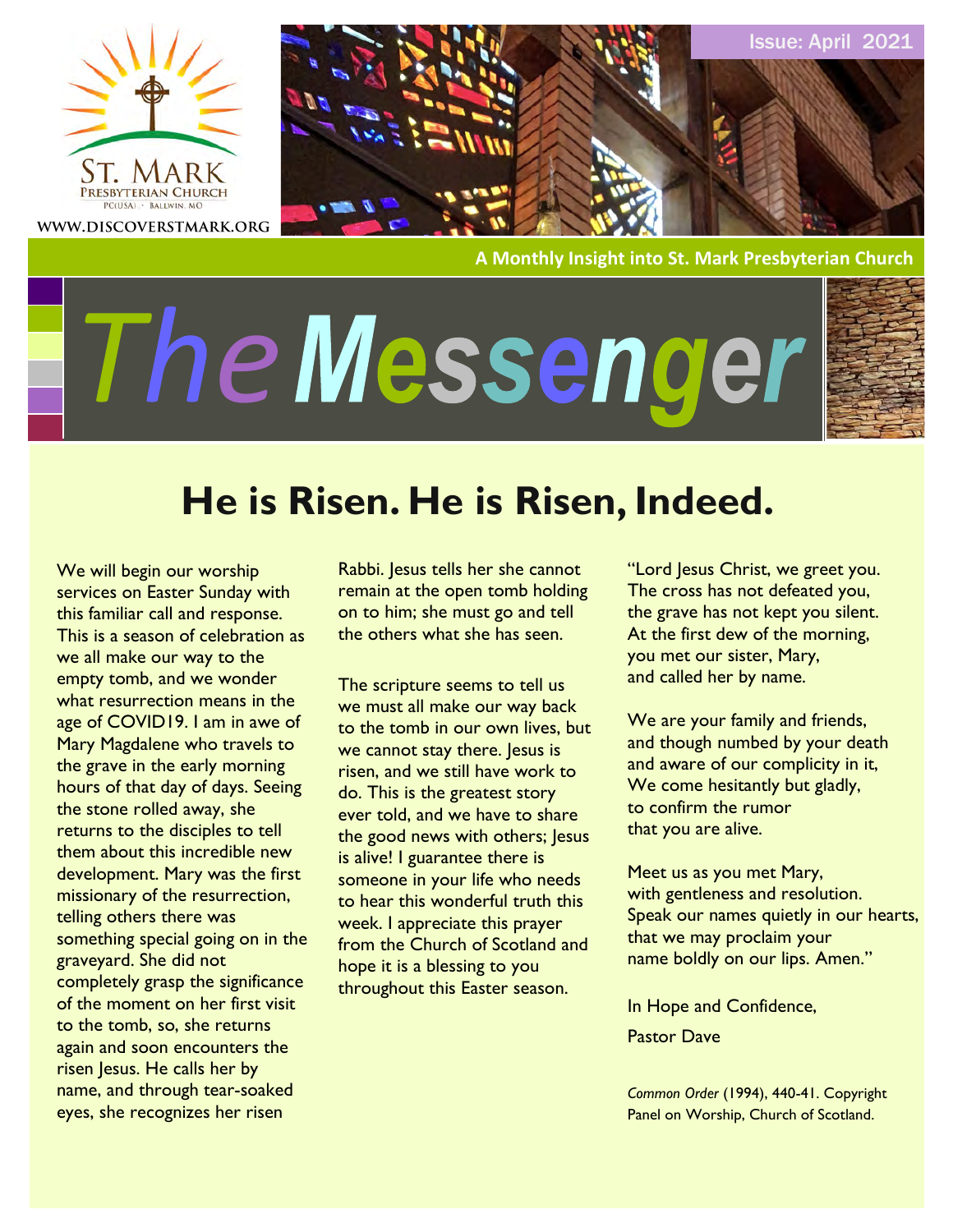# **Session Snippets March 15, 2021 meeting**

Session continues conversation about resuming activities and worship at St. Mark. As vaccinations increase and local restrictions are loosened, ongoing evaluations are being made.

Everyone is anxious to "get back to normal" but still be mindful of consideration for everyone and extenuating circumstances. More details and plans will be announced in the next month or so.

Meanwhile, there are many plans going forward for outdoor worship, activities, concerts, and fellowship.

#### **May Messenger**

Published on Friday, April 30 Deadline for articles - Thursday, April 22 Send to: newsletter@discoverstmark.org

## **DOORS Which Church Door is Which?**

Here is how to remember – You know the order of the Gospels: Matthew Mark Luke John, correct? Okay, **Matthew** is the door that is closest to Claymont Dr. - near the parking lot on the left as you drive onto the church grounds. Then think counterclockwise. Moving that direction, around the cross and stained-glass window is **Mark**, the next door. Mark is closest to the office entrance and elevator-stairs to lower level. Continue the counterclockwise direction around the perimeter of the church. The next door is **Luke**, which leads to the education wing. Then continuing all the way around (and behind) the church is the door labeled **John**. This is near the hidden back parking lot, by the children's playground. Remember, the Gospel names and think counterclockwise around perimeter of the church!

# **Other Features Found in this Newsletter**:

- Little Dresses
- Pentecostal Offerings
- Red Cross Blood Donations
- Mulch the Landscape Green Ups
- Mission Committee Work/Drive-**Throughs**
- Various Recycle collections in Foyer
- USA Flag retirement project
- Information on Charitable Giving
- Claymont Summer Preschool
- Spiritual Morning Stroll Fridays
- Lenten Water Challenge
- Presbyterian Women Retreat
- Mound Ridge Camp Fundraiser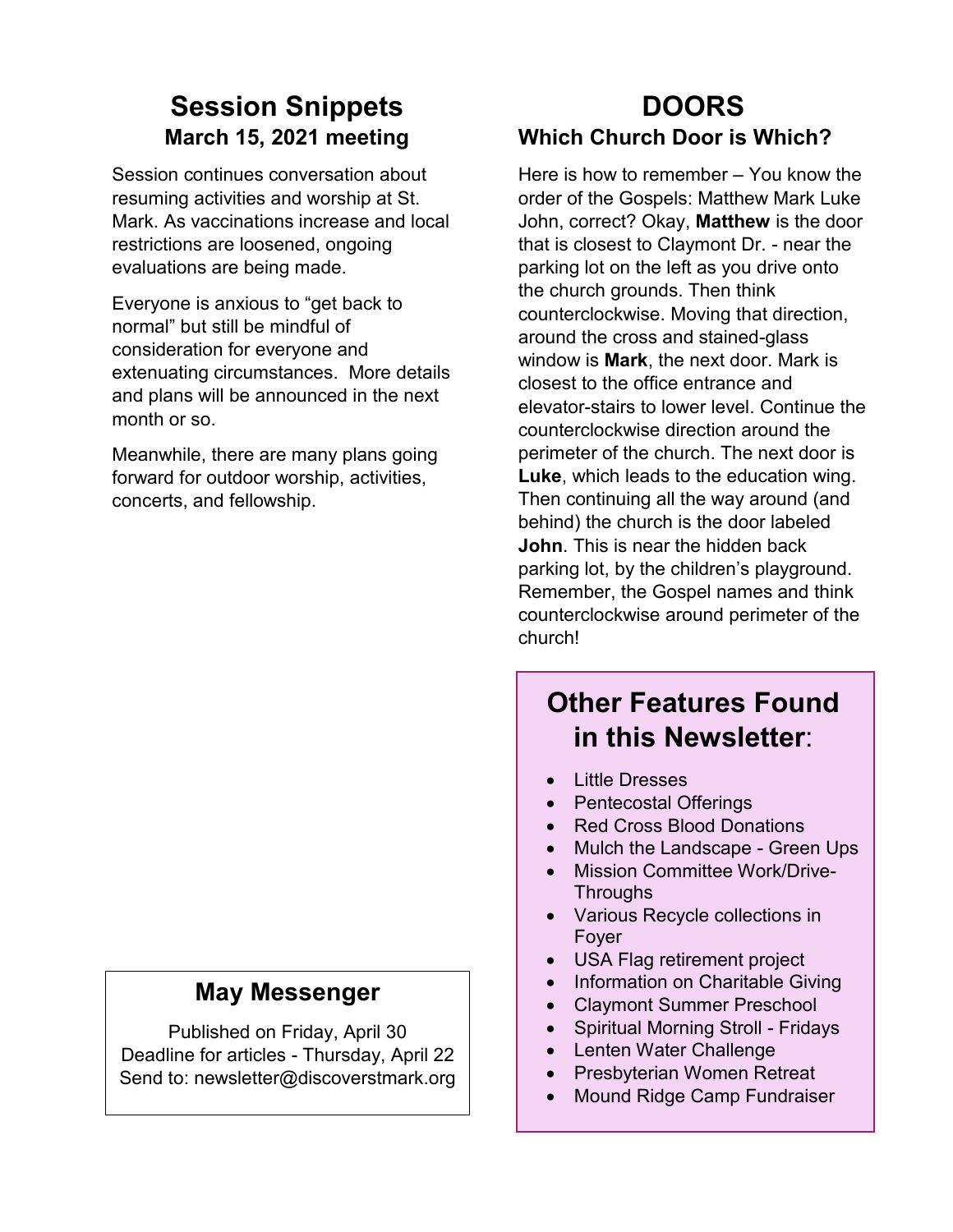# **Little Dresses Update**



466 dresses and 16 pairs of shorts are on their way to CONVOY OF HOPE to be distributed in Haiti. Since we began

making dresses in 2014, 2776 dresses and 26 pairs of shorts have been distributed.

There are kits and instructions available in the Narthex. You can help in this ministry by sewing dresses or by donations of KING SIZE pillowcases, double fold bias tape (.25" wide"), L or XL tee shirts or money to purchase those items. (Please mark donation for LITTLE DRESSES and leave in PW box or give to Marybeth Powell or Sherry Naylor.)

Thank you to everyone who has participated in this ministry. Each dress makes a difference in the life of a child. Questions, call Sherry or Sara Levins. Check directory or call church for their phone numbers.

#### **Pentecost Special Offering April 5-23**

The "season" of the Pentecost Special Offering officially begins April 5 and takes us to May 23. The special envelope will be in your April packet. This offering focuses on children at risk, youth and young adults. St. Mark retains 40% of the total collected and distributes that evenly to Presbyterian Children's Homes and Services and UKirk, which serves college students here in St. Louis.

## **Red Cross Blood Drive Sunday, April 25**

#### **Help save a Life.**

St Mark's next Blood Drive is on April 25<sup>th</sup>, 8:30 AM -1:30 PM, in Gleason Hall. Go to



[http://www.redcrossblood.org/Donate/Blood.](http://www.redcrossblood.org/Donate/Blood) Enter Saintmarkpres for an appointment. All blood types are urged to give to support patients fighting cancer, needing life-saving surgeries and dealing with serious illnesses. Let's band together and take care of our community.

Blood donations are tested for COVID-19 antibodies. Have you received a vaccination? You will need to provide the manufacturer's name in order to donate. **Usually, no deferral time for those who received a COVID-19 vaccine. Donor just has to be symptom free and feeling well at time of donation.**

# **Green Ups**

All hands are welcome at 8:30 am on Saturday, **April 24** to help spread mulch in the landscape beds at church. Bring your gloves, shovel or rake and come help make the church grounds look beautiful.

# **The Work of St. Mark Mission Committee**

continues to coordinate and host **drivethrough donation drop-offs** for our core mission partners once a month in the St. Mark parking lot. We will continue to practice COVID-19 safety protocols for these contactless events. Behind our masks we are smiling with the joy of being in service to others and our gloved hands are warmed by your generosity!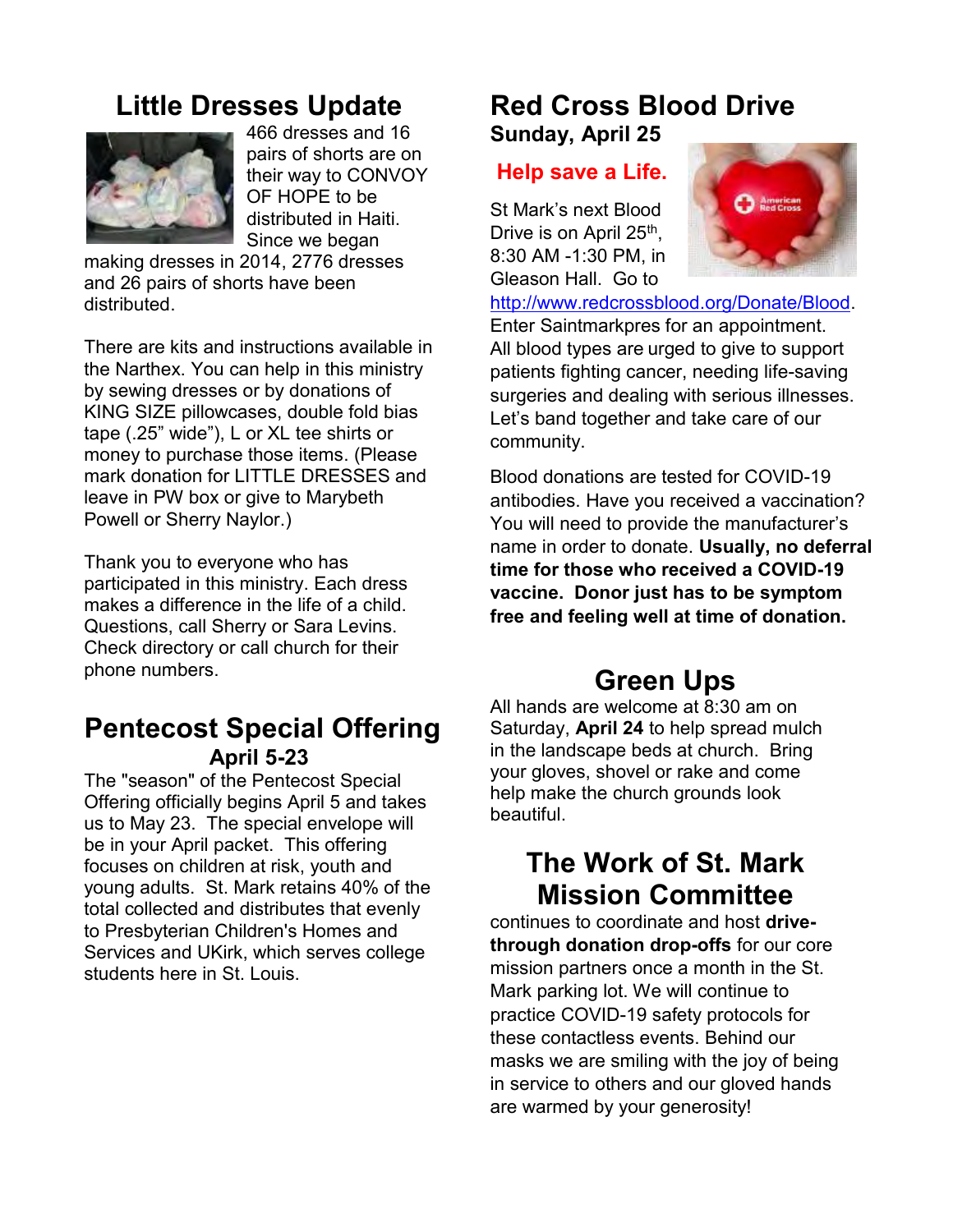

# **Ukirk Students Spring Sustenance**

**THANK YOU!**

On March 21<sup>st</sup>, the drive through donation for UKirk students collected \$700+ and 5 boxes of "spring sustenance" items including DoorDash gift cards, microwave popcorn, mac-n-cheese, and other goodies.



Pastor Max, Executive Director of Ukirk St. Louis, will deliver (safely distanced) the items in personalized care bundles to students. The gift cards are especially appreciated since college students' food preferences are quite diverse, and they really love selecting their food through DoorDash.

**UKirk** Established in 2015 in St. Louis as a ministry of the Presbytery of Giddings - Lovejoy. UKirk is a worshipping community for college students that worships, plays, and performs service work. Bill Tucker is St. Mark's liaison to [ukirkstl.org](file:///C:/Users/JFB/Documents/St.%20Mark%20Mission/ukirkstl.org)

# **April's Drive-Through Drop Off for**



#### **April 18, 1-3pm**

#### **Collecting**:

- For easy shopping on Amazon: [Lafayette Industries Wish List](https://www.amazon.com/hz/wishlist/ls/AVZOCE65MXR8?ref_=wl_share)
- Disinfecting wipes
- Latex disposable gloves size large
- Nitrile or Latex-free disposable gloves – size large
- Gallon-size hand sanitizer pumps
- Lunch Sponsors \$10 will sponsor an employee for a free healthy lunch (free Lunch is our employees' favorite day). Please include "Lafayette Industries" on the memo line of your check written to St. Mark.

St. Mark member, Ken McLuen, was the very 1<sup>st</sup> employee at Lafayette Industries and is still going strong into his 45<sup>th</sup> year of employment! His parents, Bob and Ethel McLuen, Bob and Boots Berry and several other members of St. Mark founded Lafayette Work Center in 1976. Their mission is to provide meaningful, productive, and long-lasting careers in the packaging industry to adults with developmental disabilities.

An employee of Lafayette Industries was featured on the Today Show in early March – click here to watch his inspiring story: [Pioneer Bakery and Café employs](https://www.today.com/video/pioneer-bakery-and-cafe-employs-adults-with-special-needs-101887557865?fbclid=IwAR0TY4Gen_zh9Yd9aIYOb22J-lwhlcmhhjuDG8yJmwvbG4-e2-yx0pRIVdA)  [adults with special needs \(today.com\)](https://www.today.com/video/pioneer-bakery-and-cafe-employs-adults-with-special-needs-101887557865?fbclid=IwAR0TY4Gen_zh9Yd9aIYOb22J-lwhlcmhhjuDG8yJmwvbG4-e2-yx0pRIVdA)

**Lafayette Industries -** Rob Libera, Executive Director Pam Ladley and Chris Polak – St. Mark's liaisons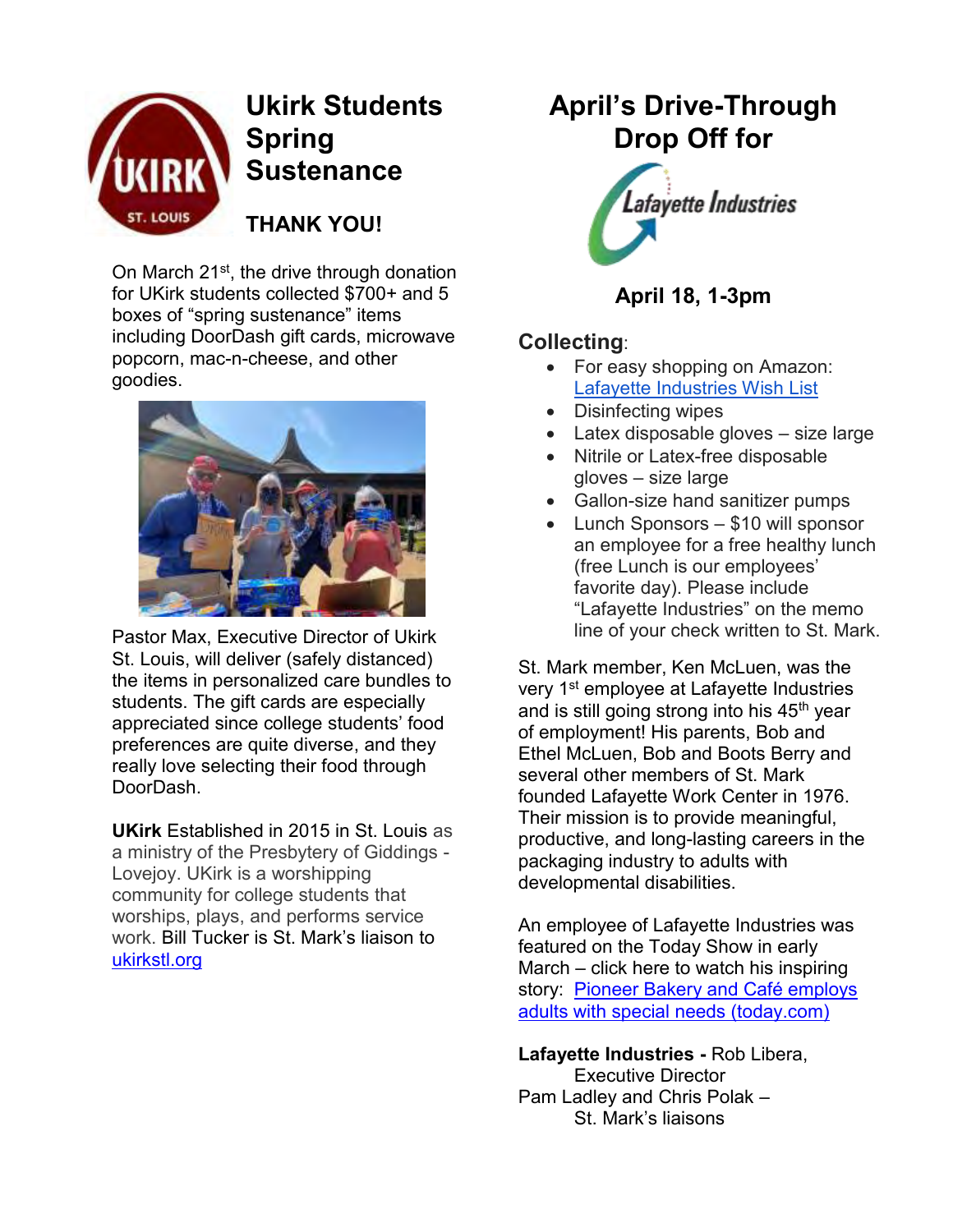# **Isaiah 58 Ministries Most Wanted**



The most wanted items are: toilet paper, laundry detergent, and shampoo.

**Donations may be placed in the bin in the** 

**foyer at St. Mark when the office is open on Tuesdays and Thursdays. Cash donations are welcomed via check to St. Mark Presbyterian Church with "Isaiah 58" on the memo line.**  Isaiah 58 continues to serve guests outdoor in all weather conditions on their parking pad under pop-up tents and folding tables which are erected, collapsed, and stored each day. This is challenging, but it maximizes the safety of volunteers and guests against the spread of Covid-19 and enables services to continue.

# **Summer Session Opportunity**

#### **For Claymont Preschoolers**

We hope your preschoolers will join us for more fun this Summer. Summer Session will be for three weeks, June 7 – June 25, Monday, Wednesday, Friday from 9:00 to 12:00. It is for children 2 to 5 years who are attending Claymont Preschool. It is a developmentally appropriate program for learning and fun with structure similar to our normal preschool days with art, science, lesson and story times, and lots of outside time on the new playground, weather permitting. For more information, please contact Lynne at [ldauve@DiscoverStMark.org.](mailto:ldauve@DiscoverStMark.org)

## **American Flag Retirement Ceremony**



I, Jack, member of Boy Scout Troop 631 and St. Mark Church, am collecting unserviceable American flags that are ready to be retired. If you are in possession of worn-out flags, there is a collection box in the foyer by the 'Mark' door, accessible when the Church is open Tuesdays and Thursdays.

You are also **invited** to a public Flag Retirement Ceremony on **Sunday, April 11, 2021, at 2 pm** on the upper St Mark parking lot (weather and Covid-permitting). Please bring a folding chair and wear a mask. We will require family units to remain socially distant from others.

# **Recycling**

#### **AND We are still collecting…**

WHAT? How about those pull off tabs on cans? And old keys! Bring your pile to church and add them to the marked baskets in foyer near the office by the Mark door. They will go to Ronald McDonald House to be recycled. **And** the youth still want your hard plastic lids.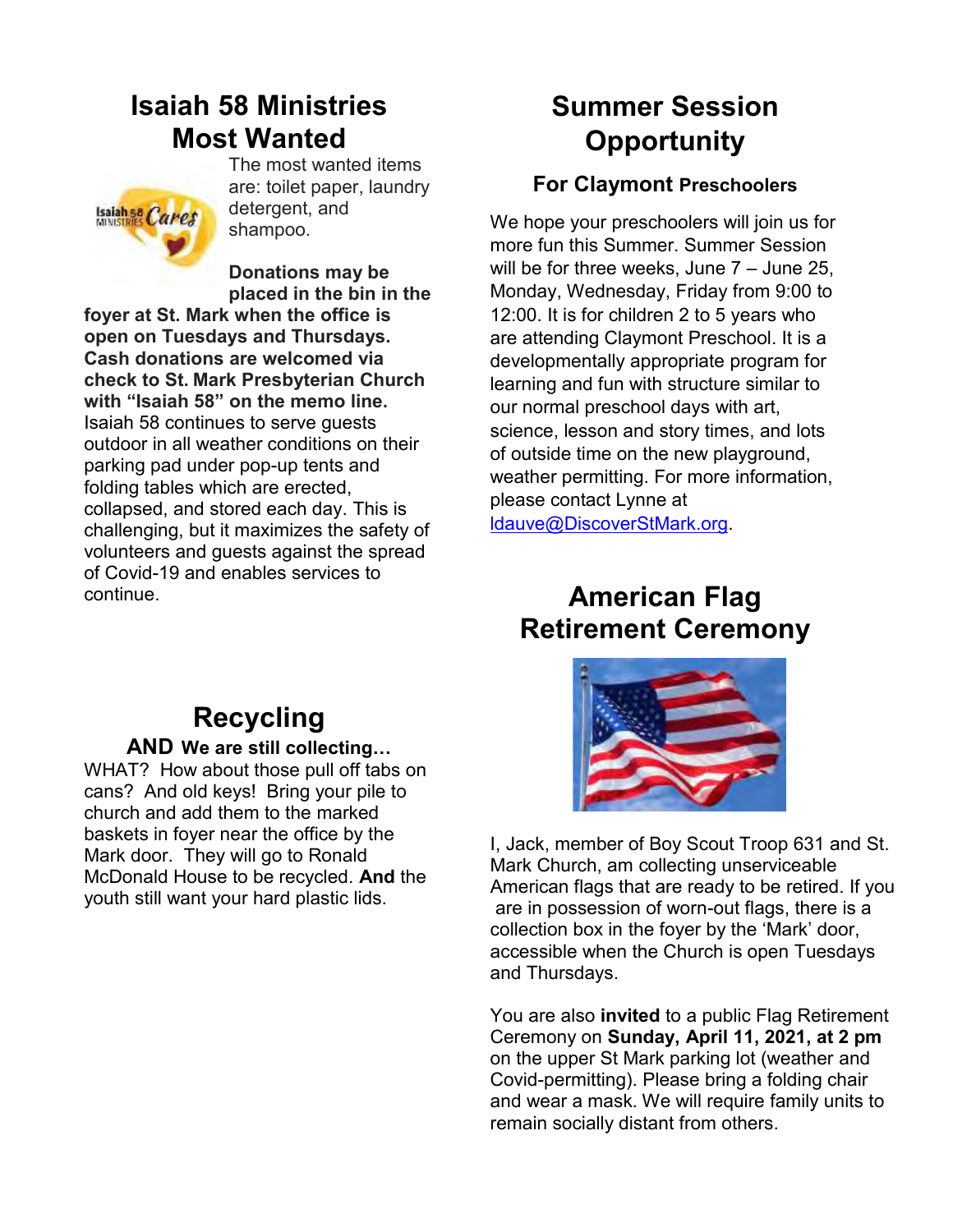# **Giving to St. Mark**

This is the 5th in a series of articles providing you additional ideas on giving to St. Mark. We began in:

- December with traditional giving
- January we discussed the benefits of using your IRA for giving
- February presented Donor Advised Funds (DAFs)
- March we introduced ways to use your will, trust and beneficiary designations for giving.

Depending on your current and future financial and philanthropic desires, there are other types of trusts that may be appropriate to consider. You may want to consider creating a

#### **Charitable Trust**

You can name the charity (i.e.: St. Mark) as the sole beneficiary, or you can name a non-charitable beneficiary as well, splitting the beneficial interest (this is referred to as making a partial charitable gift). The most common types of trusts used to make partial gifts to charity are

#### the **Charitable Lead Trust** and the **Charitable Remainder Trust.**

Although both of these trusts have expenses and fees associated with the creation of the trust, they can be excellent estate planning vehicles.

**Charitable Lead Trust** pays income to a charity for a certain period of years, and then the trust principal passes back to you, your family members, or other heirs.

**Charitable Remainder Trust** first has trust income payable to you, your family members, or other heirs for a period of years, then the principal goes to your favorite charity (i.e.: St. Mark).

Always consult your financial planner, estate planning attorney, or tax professional to review the benefits to you and your family for using charitable trusts.

For further information or questions, please contact the St. Mark Finance Committee: Glenn Knopf, chair; Brian Sprague, Scott Collier, Carl Tenpas, Mark Caplinger, Hugh Smith, Cay Noble, Bob Snyder, Joyce Blackwell.

Stay tuned in April for our next topic

.

# **Lenten Water Challenge**

Our annual Lenten Water Challenge ends on Easter Sunday. We will dedicate the collected funds during the April 11<sup>th</sup> worship service.

Please address checks to St. Mark with **Lenten Water Challenge** in the memo line.

Giving Clean water is giving life!

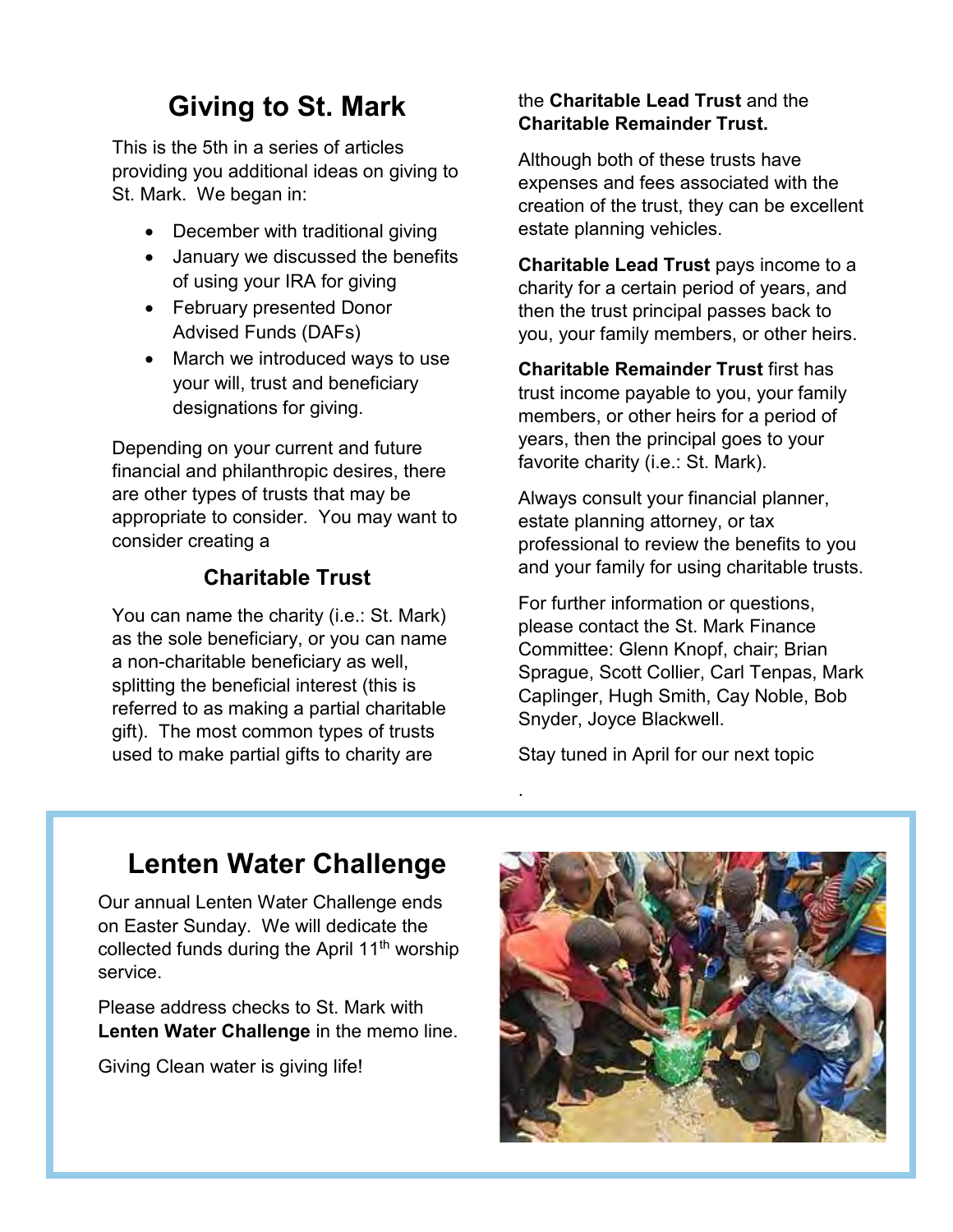# **Resuming Spiritual Morning Strolls**



"For where two or three gather in my name, there am I among them". Matthew 18:20

Good Friday, April 2nd will be the first day of our 2021 Spiritual Morning Stroll. Join other members every Friday for morning fellowship and a self-paced walk around the St. Mark Parking lot. A devotional will begin promptly at 7 am by the Cross in front of the church. At 7:25 am we meet at the cross for a closing prayer. Members may continue their morning walk after the closing prayer. One stroll around our parking lot equals one-third of a mile. **Walking buddies welcome:** those with two feet and those with four feet on a leash. Please join us on Fridays. WEATHER PERMITTING

….and let us consider how to stimulate one another to love and good deeds, not forsaking our own assembling together, …. but encouraging one another. Hebrew 10: 24-25

Sponsored by Deacon's Health and Wellness Committee

# MOUND RIDGE **ANNUAL SPRING FUNDRAISER DINNER**



Saturday April 10, 2021 from 1pm to 4 pm

at The Venue at Maison Du Lac 2603 Wild Plum Valley Rd, Catawissa, MO

Join us for Mound Ridge's Annual Spring Auction... well this year it is brunch! This years theme is "Diamonds and Denim".

Enjoy bidding on auction items, playing fun games, and relaxing at this beautiful venue (pictured). The venue is spacious and perfect for ensuring a safe, sociallydistanced event. Masks are available upon arrival.

Tickets are \$65 per person which includes brunch. Tables can be up to 6 people (per venue and COVID-19 guidelines).

All proceeds of this fundraiser will go towards Mound Ridge's mission to provide a "discounted or cost free" outdoor summer camp experience to 180 underserved children.

> For reservations or other fundraising options, visit [www.moundridge.org](http://www.moundridge.org/)